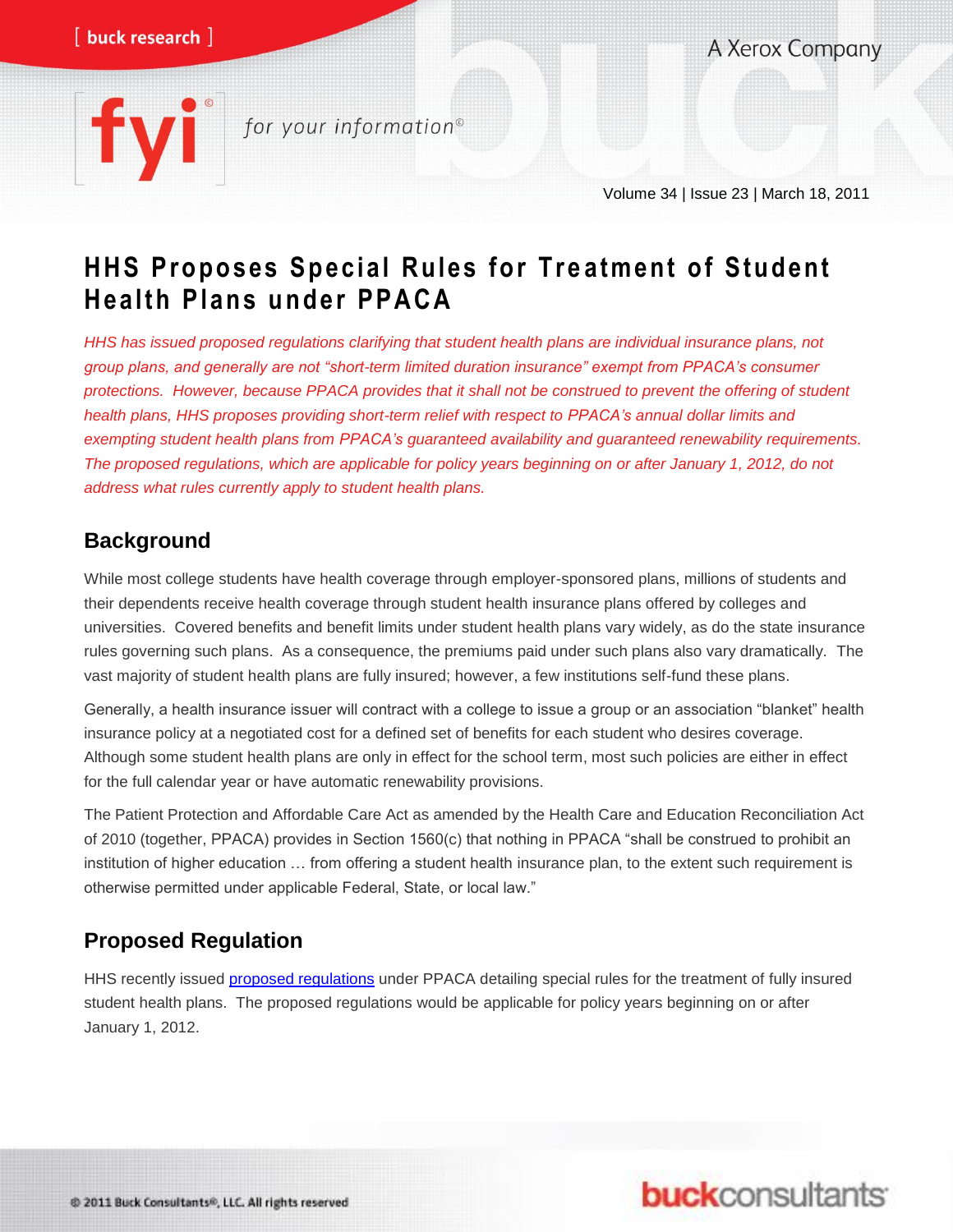

Volume 34 | Issue 23 | March 18, 2011

#### **General**

The proposed regulations do not apply to self-funded student health plans.

*BUCK COMMENT. HHS does not believe it has authority to regulate self-funded student health plans. Even though authority only rests with the states, HHS does request comments on the prevalence, structures, and state regulation of student plans.* 

In the case of fully insured plans, HHS takes the position that since student health plans are not employmentbased, they are not group health plans under the Public Health Service Act (PHS Act). As a result, they are regulated under the PHS Act as individual plans. The fact that some states regulate student health plans as types of group coverage (e.g., as association "blanket" coverage) does not change their PPACA treatment as individual plans.

HHS also takes the position that fully insured student health plans do not fall under the exception from PPACA for short-term limited duration plans. While student health plans are frequently for fewer than 12 months, they do not meet the portion of the definition of "short-term limited duration plan" dealing with the availability of extensions. Student health insurance policies generally are renewable each year at the option of the student as long as the student remains in school.

The proposed regulations provide that a student health plan (1) can only offer health insurance coverage to enrolled students and their dependents; (2) cannot condition a student or dependent's eligibility for health insurance coverage on any health status-related factor; and (3) must comply with state law. In addition, health insurance is still considered student health insurance even though it provides coverage to individuals on breaks between academic terms, or on temporary leaves of absence for medical or other reasons, or to those who have recently graduated or otherwise ceased enrollment. There is no minimum threshold for determining student status (e.g., a minimum number of credit hours).

#### **Special Rules and Limitations**

PPACA's individual plan consumer protections generally apply to student health plans However, because Section 1560(c) of PPACA provides that certain PPACA requirements do not apply if they would "effectively prohibit institutions of higher education from being able to offer these plans," the proposed regulations provide special rules and limitations for student health plans.

**Annual Dollar Limits**. PPACA generally prohibits annual limits on the dollar value of essential health benefits but allows "restricted annual limits" up to 2014. The proposed regulations provide some transition relief for student health insurance plans. For policy years beginning before September 23, 2012, student health insurance plans would be allowed to place an annual dollar limit of no less than \$100,000 on essential health benefits. For policy years beginning on or after that date, student health plans must fully comply with PPACA's annual dollar limit rules, as specified in the June 2010 interim final regulations. (See our July 2, 2010 *[For Your Information](http://www.buckconsultants.com/buckconsultants/portals/0/documents/PUBLICATIONS/Newsletters/FYI/2010/FYI-07-02-10a-More-Health-Reform-Guidance.pdf)*.) The interim final regulations restrict the annual limit to no less than \$2 million for policy years beginning on or after September 23, 2012, and allow no annual limit starting with 2014 plan years.

# **buck**consultants

[ **2** ]